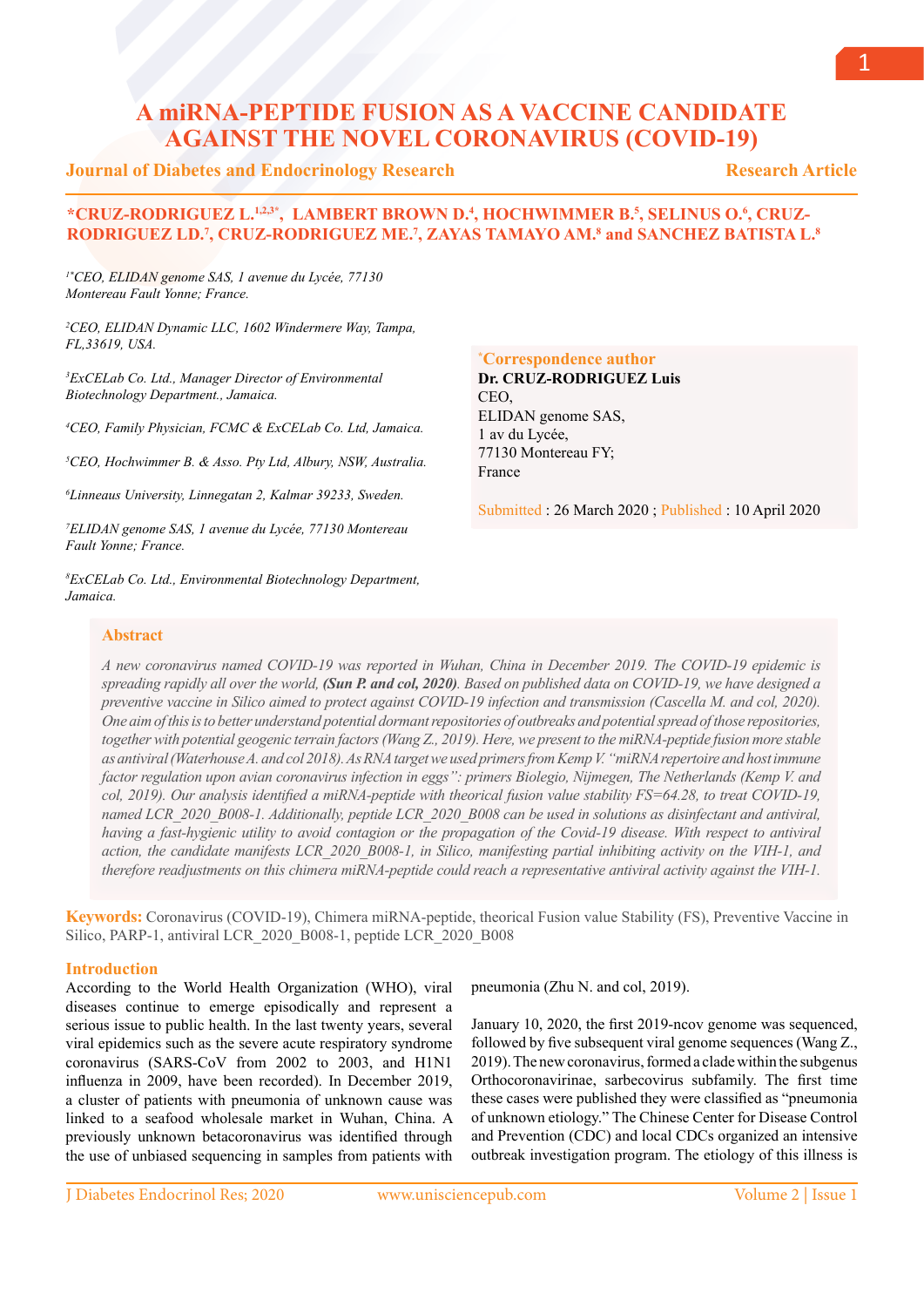now attributed to a novel virus belonging to the coronavirus (CoV) family, COVID-19. Different from both MERS-CoV and SARS-CoV, 2019-nCoV it is the seventh member of the family of coronaviruses to infect humans (Cascella P. and col, 2020).

The clinical range of the disease, new diagnostics, prevention and treatment strategies are in process of development. Unfortunately, insufficient research leading up to purported species-species viral transmission is alarming. We know they are more frequently episodic, yet always assume a systemic closed biology. This may be a faulty discipline assumption since the increasing episodic nature of viral transmission bears scrutiny on potential physiographic-climactic links. These in turn are open to geogenic-geological connections with terrain biology and ecology. The whole biological cycle of the virus de and host and the evolution of the epidemic, especially when the epidemic will reach its peak is unknown. Terrain-controlled genomic studies in soil geo-microbiology and invertebrate Medical Geology to higher species-species transmissions studies are recommended. This may extend the viral genomic phylogenic trees beyond the species-species barriers and diversity of potential future impacts. **Geologists do not consider the possibility of spreading the disease by air, water, and earth.** The discipline of Medical Geology can translate this enigmatic situation using its potential to understand the planet and human health relationships (Centeno JA. and col 2016; Selinus, O. and col 2005; Selinus, O. and col 2010).

One aim of this is to better understand potential dormant repositories of outbreaks and potential spread of those repositories, together with potential geogenic terrain factors and triggers. Integrated research in vaccine testing with such 'wild type' genomic diversity research is recommended to be also open to viral Medical Geology studies, as a new discipline (Hochwimmer B. and Cruz-Rodriguez L., 2005; Cruz-Rodriguez L, 2005).

A better wild-type viral genomics understanding leading up to the current pandemic of COVID-19 is needed along with research into potential dormant repositories of outbreaks and the spread of those repositories, geogenic terrain factors and triggers. This will help understand the episodic, recurring and frequent nature of outbreaks and potential virulent and contagious future outbreaks. Here we have identified a miRNA-peptide fusion:

## 3'AAAAAAAAAA---- CTCCTAGAACTAGCATTACAGATG---- CCCCCVNCDTFCAGSTFISDEVDGVDEVAKKKSK

Peptide with fusion value stability FS=64.28, as the vaccine candidate that we propose to integrate in the research in vaccine testing with 'wild type' genomic phylogenic evolution studies as a part of viral Medical Geology studies utilizing a small part of the viral vaccine funding recommended.

**Materials and Methods**

Homology modelling has evolved into an important procedure in structural biology, significantly contributing to narrowing the gap between known protein sequences from a virus and designed protein in Silico structures.

Antiviral proteins were designed to be used as protein inhibitors. The inhibition is due to protein on protein interactions. A cleavage site has been adjusted (DEVD) in the peptide to induce the caspases 3 and 7 action, and thereby apoptosis in infected cells.

On the other hand, in cells not infected apoptosis is not induced, and the synthesis of the miRNA will allow an antigen involved in production of antibodies against the COVID-19 and also HIV-1 to appear.

The miRNA 3' and peptide N-terminus will both be modified for click chemistry conjugation.

#### **Gene targets:**

Ontology enrichment analysis The primers used as miRNA targets were: (Biolegio, Nijmegen, The Netherlands)

- NFAT3C\_FW1(CTCCTAGAACTAGCATTACAGATG)
- NFAT3C\_RV1(GACCAGGTGATGGAGTTGGAG)
- NFAT5\_FW1(CACTGAGGTGCCACGTAAATC)
- NFAT5\_RV1(GCTTTTGAGTTGCCTTTGCTG)
- SPPL3\_FW2(GTAGCAGACTATTACCTACGTG)
- SPPL3\_RV2(GAAGCTTCAGTTTGCCTAACTG)
- TGFB2 FW1(GCAAGATTTGCAGGTATTGATGAC)
- TGFB2\_RV1(CCTGCACATTCCTAAAACAA)
- JUN\_FW1(GCAGAGCATGACGCTGAACCTG)
- JUN\_RV1(CTTGCTCGTCGGTAACGTTC)
- IBV5'GU391\_fw(GCTTTTGAGCCTAGCGTT)
- IBV5'GL533\_rv(GCCATGTTGTCACTGTCTATTG)
- housekeepinggeneGAPDH\_ FW92(GAAGGCTGGGGCTCATCTG)
- GAPDH\_RV92(CAGTTGGTGGTGCACGATG)
- housekeepinggeneACTB FW89(CAACACAGTGCTGTCTGGTGGTA)
- ACTB\_RV89 (ATCGTACTCCTGCTTGCTGATCC)

All primers were validated for their stability after peptide fusion. Statistical analysis (Waterhouse A. and col, 2018).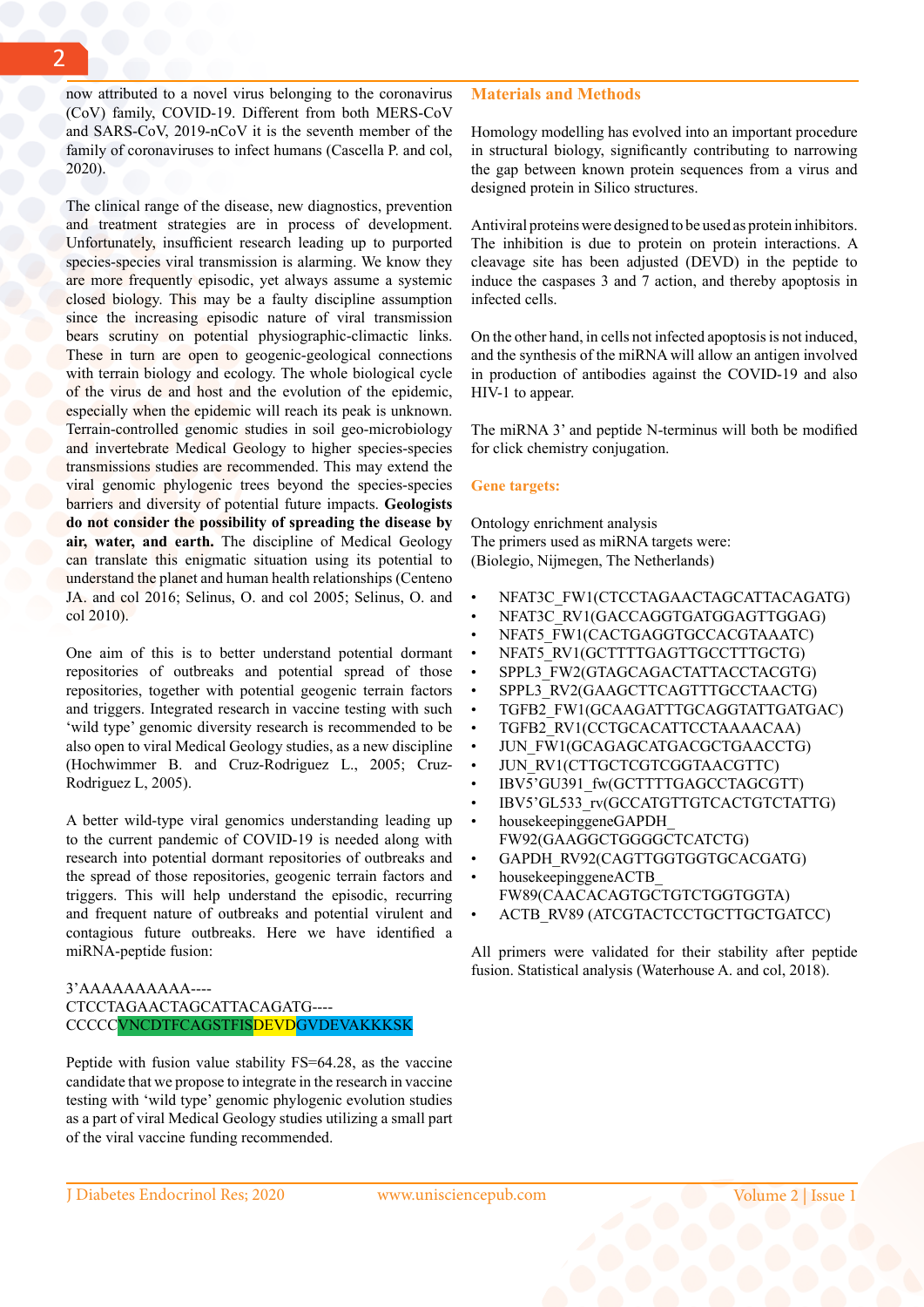| <b>DNA</b>   | A  | T              | $\mathcal{C}$  | G              | <b>SUMA</b> | <b>PRIMER</b>                             | <b>PEPTIDE</b>                                 |
|--------------|----|----------------|----------------|----------------|-------------|-------------------------------------------|------------------------------------------------|
| a            | 18 | 6              | 6              | $\overline{4}$ | 34          | AAAAAAAAAA--<br>CTCCTAGAACTAG CATTACAGATG | CCCCC-<br><b>VNCDTFCAGSTFISDEVDGVDEVAKKKSK</b> |
| $\mathbf b$  | 13 | $\overline{4}$ | $\overline{2}$ | 10             | 29          | AAAAAAAA--<br>GACCAGGTGATG GAGTTGGAG      | CCCCC-<br><b>VNCDTFCAGSTFISDEVDGVDEVAKKKSK</b> |
| $\mathbf{c}$ | 14 | $\overline{4}$ | 6              | 5              | 29          | AAAAAAAA--<br>CACTGAGGTGCCA CGTAAATC      | CCCCC-<br><b>VNCDTFCAGSTFISDEVDGVDEVAKKKSK</b> |
| d            | 9  | 10             | $\overline{4}$ | 6              | 29          | AAAAAAAA--<br>GCTTTTGAGTTGCCTTTGCTG       | CCCCC-<br><b>VNCDTFCAGSTFISDEVDGVDEVAKKKSK</b> |
| e            | 14 | 6              | 5              | 5              | 30          | AAAAAAAA--<br>GTAGCAGACTA TTACCTACGTG     | CCCCC-<br><b>VNCDTFCAGSTFISDEVDGVDEVAKKKSK</b> |
| f            | 13 | $\overline{7}$ | 5              | 5              | 30          | AAAAAAAA--<br>GAAGCTTCAGTTTG CCTAACTG     | CCCCC-<br><b>VNCDTFCAGSTFISDEVDGVDEVAKKKSK</b> |
| g            | 15 | $\tau$         | 3              | $\overline{7}$ | 32          | AAAAAAAA--<br>GCAAGATTTGCAGGT ATTGATGAC   | CCCCC-<br>VNCDTFCAGSTFISDEVDGVDE VAKKKSK       |
| h            | 16 | $\overline{4}$ | 7              | 1              | 28          | AAAAAAAA--<br><b>CCTGCACATTCCTAAAACAA</b> | CCCCC-<br>VNCDTFCAGSTFISDEVDGVDE VAKKKSK       |
| $\mathbf{i}$ | 14 | 3              | 6              | 7              | 30          | AAAAAAAA--<br>GCAGAGCATGACG CTGAACCTG     | CCCCC--<br>VNCDTFCAGSTFISDEVDGVDEV AKKKSK      |
| j            | 10 | $\tau$         | 6              | 5              | 28          | AAAAAAAA--<br>CTTGCTCGTCG GTAACGTTC       | CCCCC-<br>VNCDTFCAGSTFISDEVDGVDEVA KKKSK       |
| k            | 10 | $\overline{7}$ | $\overline{4}$ | 5              | 26          | AAAAAAAA--<br>GCTTTTGAGCCTAGCGTT          | CCCCC-<br>VNCDTFCAGSTFISDEVDGVDEVA KKKSK       |
| 1            | 11 | 9              | 5              | 5              | 30          | AAAAAAAA--<br>GCCATGTTGTCACTG TCTATTG     | CCCCC-<br>VNCDTFCAGSTFISDEVDGVDEVA KKKSK       |
| m            | 11 | $\overline{4}$ | 4              | 8              | 27          | AAAAAAAA--<br>GAAGGCTGGGGC TCATCTG        | CCCCC-<br>VNCDTFCAGSTFISDEVDGVDEVA KKKSK       |
| $\mathbf n$  | 11 | 5              | 3              | 8              | 27          | AAAAAAAA--<br>CAGTTGGTGGTGCA CGATG        | CCCCC-<br>VNCDTFCAGSTFISDEVDGVDEVA KKKSK       |
| $\Omega$     | 13 | 6              | 5              | $\overline{7}$ | 31          | AAAAAAAA--<br>CAACACAGTGCTGTCT GGTGGTA    | CCCCC-<br>VNCDTFCAGSTFISDEVDGVDEVA KKKSK       |
| p            | 11 | 8              | 8              | $\overline{4}$ | 31          | AAAAAAAA--<br>ATCGTACTCCTGCTT GCTGATCC    | CCCCC-<br>VNCDTFCAGSTFISDEVDGVDEVA KKKSK       |

**Table 1:** shows the 16 DNA primers used as fusion with the selected peptide for the vaccine against the human Coronavirus. On the table the number of nitrogenated bases and the size of the primer can be seen. The Polyadenylation (number of Adenines adjusted at the 5` end of the primer and the number of Cys adjusted to the peptided utilized as a spacing arm between the RNA and the peptide.)

This peptide begins with the aminoacid Cysteine (C) to facilitate fusion with the 5' of miRNA.

The peptide utilized was the following:

• Full peptide sequencing (34 aminoacids)

CCCCCVNCDTFCAGSTFISDEVDGVDEVAKKKSK

https://blast.ncbi.nlm.nih.gov/Blast.cgi#alnHdr\_ YP\_009725299 NON-STRUCTURAL POLYPROTEIN 1AB [BAT SARS-LIKE CORONAVIRUS]

**After cleavage of caspase 3/7** 1. SARS-CoV-2 (23 aminoacids) CCCCCVNCDTFCAGSTFISDEVD

https://blast.ncbi.nlm.nih.gov/Blast.cgi#alnHdr\_QHW06038 ORF1AB POLYPROTEIN [SEVERE ACUTE RESPIRATORY SYNDROME CORONAVIRUS 2]

2. HUMAN PARP-1 (11 aminoacids) **GVDEVAKKKSK** 

https://blast.ncbi.nlm.nih.gov/Blast.cgi#alnHdr\_AAL02174 poly (ADP-ribose) polymerase, partial [Homo sapiens]

The mathematical formula utilized to estimate the stability of the fusion between miRNA and the selected peptide was:

**FS=abcd , where:** 

$$
a = \frac{S_{PolyA}}{S_{PolyCys}}, \quad b = \frac{MW_{miRNA}}{MW_{Peptide}}, \quad c = \frac{S_{Peptide}}{S_{miRNA}},
$$

$$
d = \frac{[2( A + B) + 3(C + G)]}{X ( pI_1, pI_2, ..., pI_n)},
$$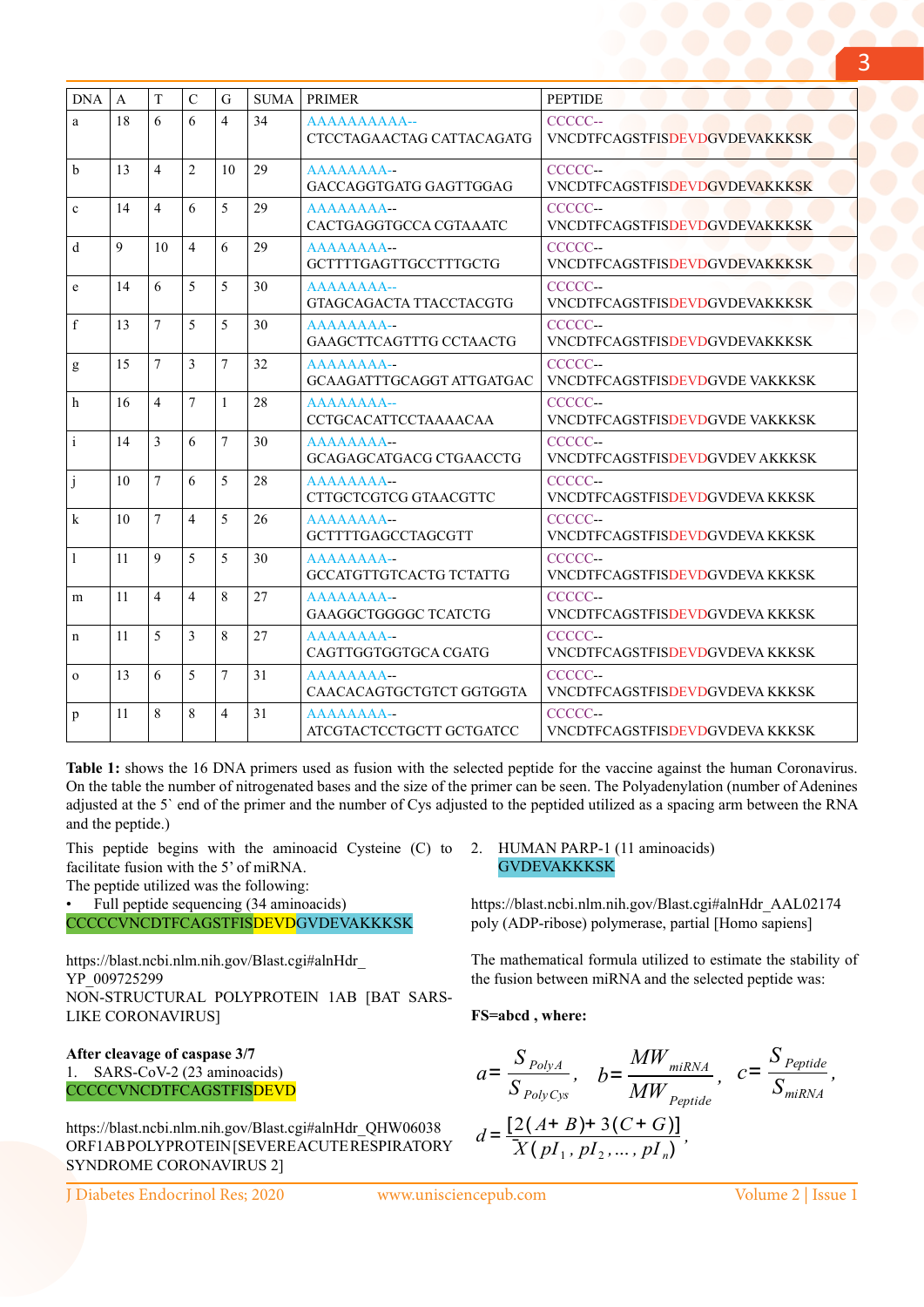$S_{PolyA}$  : Poly A size *<sup>S</sup> PolyCys* : Poly Cys size  $\textit{MW}_{\textit{miRNA}}$  : miRNA Molecular Weight *MW Peptide* : Peptide Molecular Weight *<sup>S</sup> Peptide* : Pepetide size [aa]

*SmiRNA* : miRNA Size B= T if DNA or *B=U* if RNA

*pI: point Isoelectric n: peptide size*

Formula developed by Dr. Luis CRUZ-RODRIGUEZ and named as Fusion Stability CRUZ-RODRIGUEZ (FS).

## **Results and Discussion**

Bioinformatics identification of miRNAs

Prior to analysis, readings containing poly-N, with 5' Cyspeptide fusion with a 3' insert tag, containing poly-A (add 8 nucleotides of Alanine to all primers except primer to which 10 nucleotides of Alanine were added). The small miRNA was clustered with a peptide with caspase site, and the percentage of differential of Fusion Stability (FS) RNA-peptide was calculated. The mapped small RNA reads were examined for the presence of known miRNAs using MiRBase20.0 (http://www.mirba se.org/). Based on this analysis 16 vaccine candidates were identified (Table 2 below). The Differential miRNA-peptide fusion stability curve was calculated (fig. 1).

- **a.** NFAT3C\_ FW1(3'CTCCTAGAACTAGCATTACAGATG5'), 3'AAAAAAAAAA CTCCTAGAACTAGCATTACAGATG CCCCCVNCDTFCAGSTFISDEVDGVDEVAKKKSK  **FS= 64, 28 b.** NFAT3C\_
- RV1(3'GACCAGGTGATGGAGTTGGAG5'), 3'AAAAAAAA GACCAGGTGATGGAGTTGGAG CCCCCVNCDTFCAGSTFISDEVDGVDEVAKKKSK  **FS= 58,93**
- **c**. NFAT5\_FW1(3'CACTGAGGTGCCACGTAAATC5'), 3'AAAAAAAA CACTGAGGTGCCACGTAAATC CCCCVNCDTFCAGSTFISDEVDGVDEVAKKKSK  **FS= 56,97**
- d. NFAT5\_RV1(3'GCTTTTGAGTTGCCTTTGCTG5'), 3'AAAAAAAA GCTTTTGAGTTGCCTTTGCTG CCCCVNCDTFCAGSTFISDEVDGVDEVAKKKSK  **FS= 56,21**
- **e.** SPPL3\_FW2(3'GTAGCAGACTATTACCTACGTG5'), 3'AAAAAAAA GTAGCAGACTATTACCTACGTG-- CCCC CVNCDTFCAGSTFISDEVDGVDEVAKKKSK  **FS= 57,85 f.** SPPL3\_RV2(3'GAAGCTTCAGTTTGCCTAACTG5'), 3'AAAAAAAA
- GTAGCAGACTATTACCTACGTG CCCC CVNCDTFCAGSTFISDEVDGVDEVAKKKSK  **FS= 57,79**
- **g.** TGFB2\_ FW1(3'GCAAGATTTGCAGGTATTGATGAC5'), 3'AAAAAAAA GCAAGATTTGCAGGTATTGATGAC-- CCCC CVNCDTFCAGSTFISDEVDGVDEVAKKKSK **FS= 61,62**
- **h.** TGFB2\_RV1(3'CCTGCACATTCCTAAAACAA5'), 3'AAAAAAAA CCTGCACATTCCTAAAACAA CCCC CVNCDTFCAGSTFISDEVDGVDEVAKKKSK  **FS= 52,29**
- **i.** JUN\_FW1(3'GCAGAGCATGACGCTGAACCTG5'), 3'AAAAAAAA GCAGAGCATGACGCTGAACCTG CCCC CVNCDTFCAGSTFISDEVDGVDEVAKKKSK  **FS= 60,55**
- j. JUN\_RV1(3'CTTGCTCGTCGGTAACGTTC5'), 3'AAAAAAAA CTTGCTCGTCGGTAACGTTC CCCCVNCDTFCAGSTFISDEVDGVDEVAKKKSK  **FS= 55,13**
- k. IBV5'GU391\_FW(3'GCTTTTGAGCCTAGCGTT5'), 3'AAAAAAAA GCTTTTGAGCCTAGCGTT CCCCCVNCDTFCAGSTFISDEVDGVDEVAKKKSK
- **FS= 50,44** l. IBV5'GL533\_ RV(3'GCCATGTTGTCACTGTCTATTG5'), 3'AAAAAAAA GCCATGTTGTCACTGTCTATTG CCCCVNCDTFCAGSTFISDEVDGVDEVAKKKSK **FS= 57,68** m. GAPDH\_FW92(3'GAAGGCTGGGGCTCATCTG5'), 3'AAAAAAAA GAAGGCTGGGGCTCATCTG CCCC CVNCDTFCAGSTFISDEVDGVDEVAKKKSK **FS= 55,09** n. GAPDH\_RV92(3'CAGTTGGTGGTGCACGATG5'), 3'AAAAAAAA CAGTTGGTGGTGCACGATG CCCC CVNCDTFCAGSTFISDEVDGVDEVAKKKSK  **FS= 54,34**
- o. ACTB\_ FW89(3'CAACACAGTGCTGTCTGGTGGTA5'), 3'AAAAAAAA CAACACAGTGCTGTCTGGTGGTA CCCCCVNCDTFCAGSTFISDEVDGVDEVAKKKSK **FS= 61,37**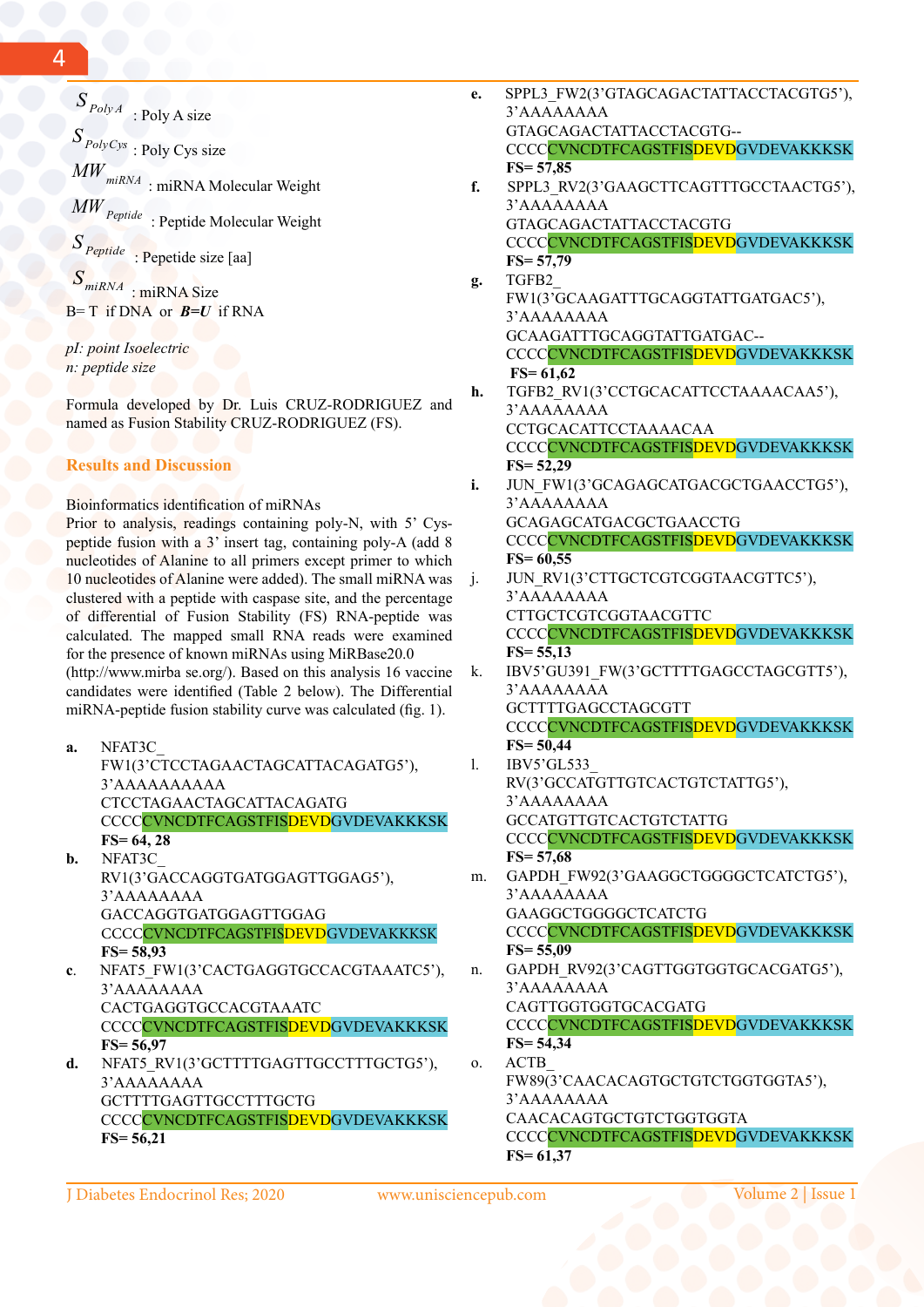## p. ACTB\_RV89(3'ATCGTACTCCTGCTTGCTGATCC5'). 3'AAAAAAAA ATCGTACTCCTGCTTGCTGATCC CCCC CVNCDTFCAGSTFISDEVDGVDEVAKKKSK **FS= 60,50**

*(a, b, c, d, e, f, g, h, I, j, k, l, m, n. o, p: are sixteen DNA-peptide fusion candidates. The DNA primer is translated to RNA for the proposed vaccine against the Covid19.*

*Figure 1 below shows the stability value of the fusion among different DNA: a, b, c, d, e, f, g, h, I, j, k, l, m, n. o, p).*



## **The selected peptide is:** 3'AAAAAAAAAA--- CTCCTAGAACTAGCATTACAGATG--- CCCCVNCDTFCAGSTFISDEVDGVDEVAKKKSK

The fusion stability most representative was 64.28 and was named: ANTIVIRAL CHEMICAL CHIMERA FORMULA LCR 2020 B008-1: Antiviral chemical chimera formula: against Human Coronavirus (Covid19).

DNA:'3'AAAAAAAAAA----CTCCTAGAACTAGCATTACAGATG---- CCCC CVNCDTFCAGSTFISDEVDGVDEVAKKKSK

**Candidate selected: miRNA: 5'AAAAAAAAAA--- CUCCUAGAACUAGCAUUACAGAUG—** CCCC CVNCDTFCAGSTFISDEVDGVDEVAKKKSK **FS= 64.28**

Using ProMod3 and the introduction a new local model quality estimation method, QMEANDisCo. SWISS-MODEL (https://swissmodel.expasy.org). (Waterhouse A., 2018), here, we present an update to the SWISS-MODEL server, with several candidates of antiviral Covid19/VIH1 vaccine miRNA-peptide.

https://swissmodel.expasy.org/interactive/88DDHj/models/

From candidate selected: miRNA poly-A (34 nt)-peptide (23 aa) **5'AAAAAAAAAA--- CUCCUAGAACUAGCAUUACAGAUG—** CCCCVNCDTFCAGSTFISDEVDGVDEVAKKKSK

We present an update to: miRNA, full peptide sequencing and the two peptides after caspase 3/7 cleavage.

miRNA poly-A  $(34 \text{ nt})$ -peptide  $(23 \text{ aa})$  + peptide  $(11 \text{ aa})$ **5'AAAAAAAAAA** 

**CUCCUAGAACUAGCAUUACAGAUG—** CCCCCVNCDTFCAGSTFISDEVDGVDEVAKKKSK

https://blast.ncbi.nlm.nih.gov/Blast.cgi#1797068551 Leptospira interrogans serovar Copenhageni strain SK1 chromosome I

## $m$ iRNA (24 nt)  **5'CUCCUAGAACUAGCAUUACAGAUG**

https://blast.ncbi.nlm.nih.gov/Blast.cgi#1390069545 Phasianus colchicus nuclear factor of activated T cells 3 (NFATC3), transcript variant X1, miRNA

## **Conclusions and Perspectives**

Our analysis in Silico identified a stable fusion miRNApeptide from 16 vaccine candidates aimed to treat COVID-19 infections.

The vaccine candidate with the highest FS was named: LCR\_2020\_B008-1: Patent Rights: 2003293481905.

It presents a cleavage site for enzymes Caspase-3 and caspase-7 are both activated universally during apoptosis, irrespective of the specific death-initiating stimulus, and both proteases are widely considered to coordinate the demolition phase of apoptosis by cleaving as a protein substrate. Inoculation is expected to be orally with appropriate doses.

Additionally, the peptide

VNCDTFCAGSTFISDEVDGVDEVAKKKSK can be used in solutions as viral disinfectant, which can have a fast-hygienic utility to avoid contagion and the propagation of the Covid-19 disease.

With regards to the antiviral action, the candidate manifests LCR 2020 B008-1, in Silico, manifests a partial inhibiting activity on the VIH-1, which means that readjustments in this chimera miRNA-peptide could reach a representative antiviral activity against the VIH-1.